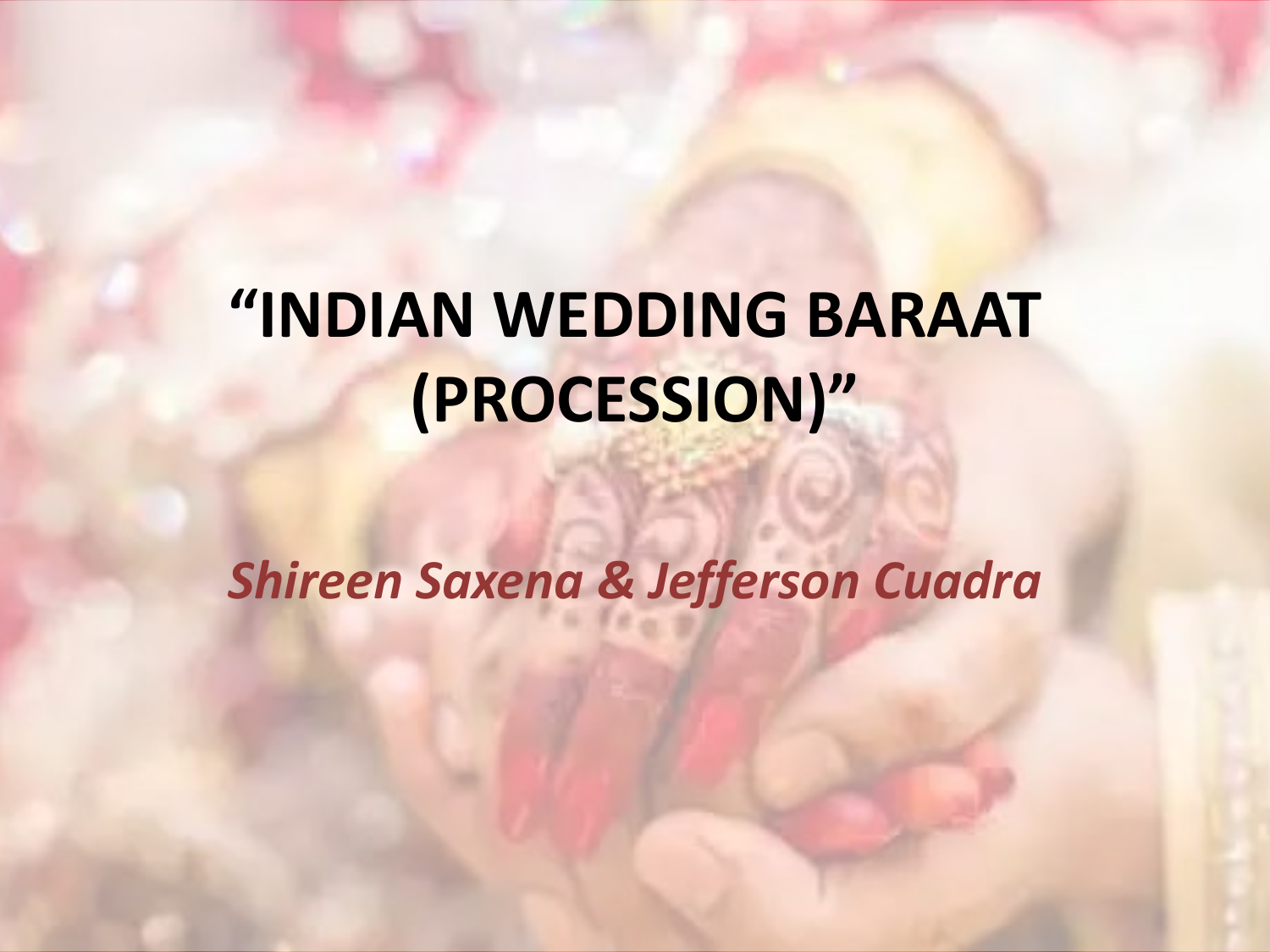#### **Detailed description**

This event will be part of a cultural (Indian) wedding ceremony, which will be celebrated at **La Valencia Hotel in La Jolla**.

The event consists of a groom's procession into the wedding ceremony. The procession signifies an age-old tradition of the groom who would travel an average of five to seven days to his bride to be home.



Mandalaweddings.com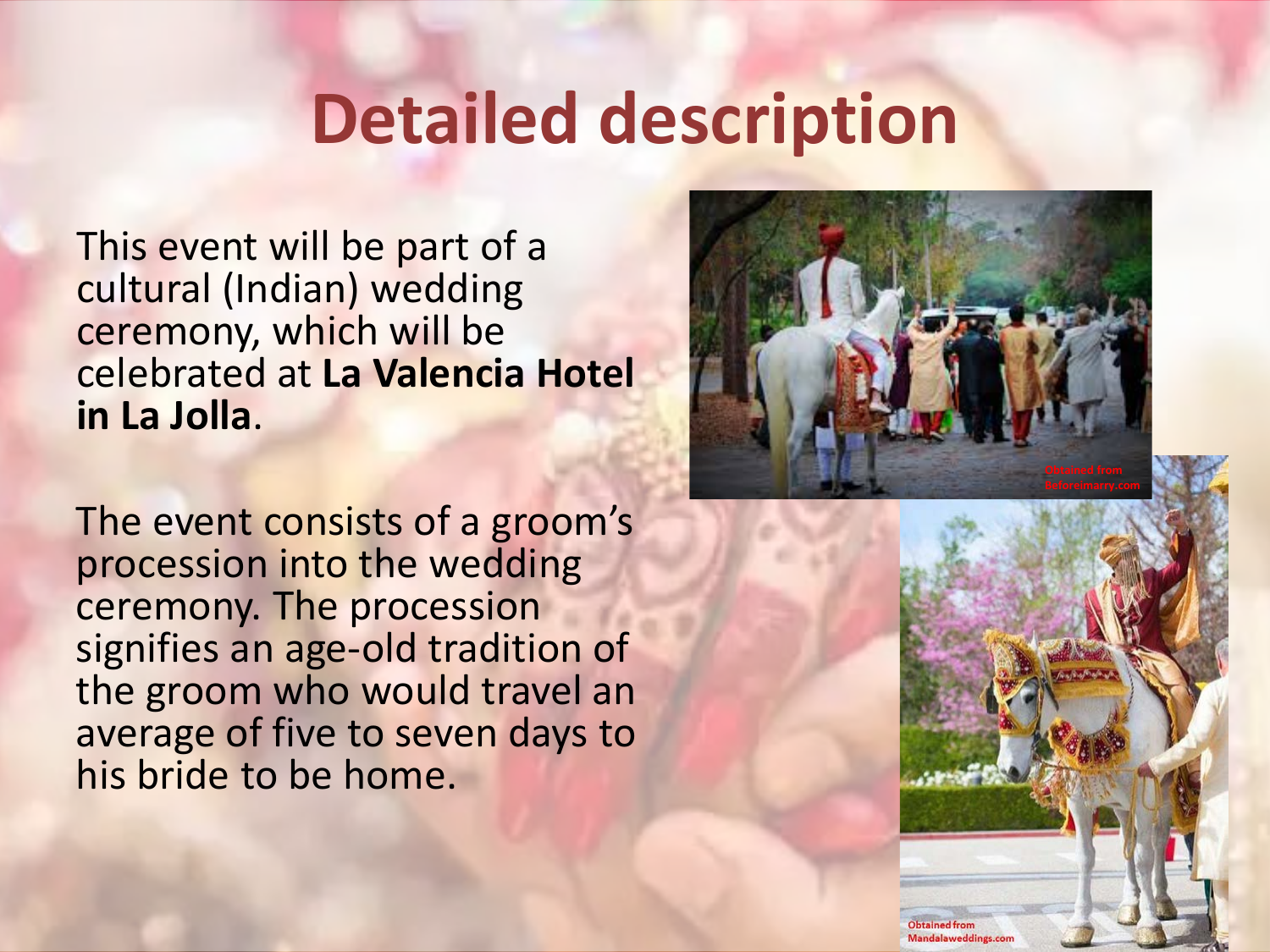#### **Detailed description**

Our event (*Baraat*) will be condensed to *less than one hour* of dancing and celebration of the groom's family. Another aspect of the event is how the groom will arrive. To keep the tradition alive, we've decided that the groom will arrive **by horse**. (All waste management guidelines will be implemented and followed.)

The trajectory of the procession will start at the intersection of **Coast Blvd. and Girard Ave. and will end at the main entrance of La Valencia Hotel** (on Prospect St),



Mandalaweddings.com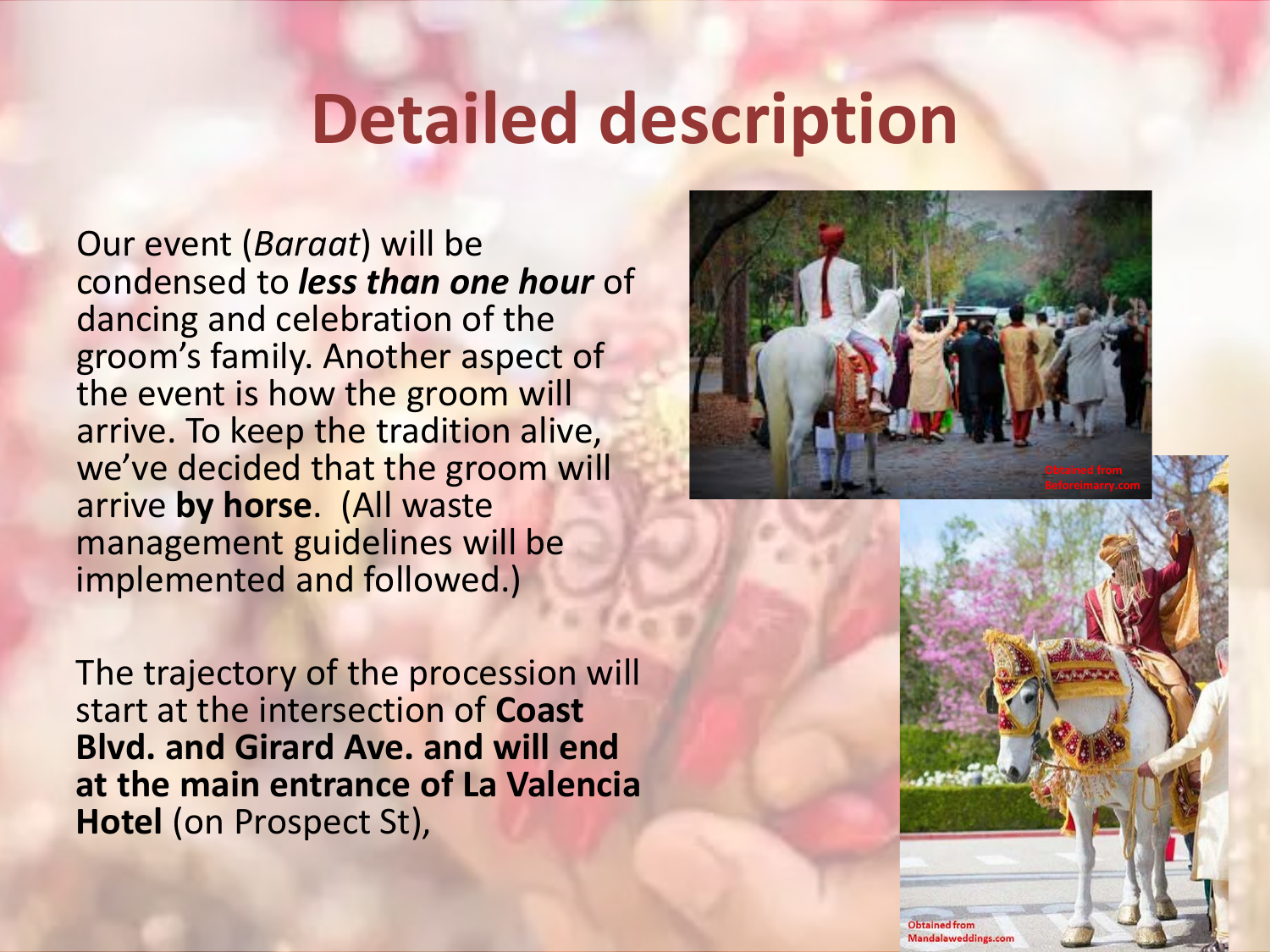### **Proposed Event Timeline**

#### **TIMELINE**

SET-UP START TIME 11:15 AM SET-UP END TIME 11:30 AM EVENT START TIME 11:30 AM EVENT END TIME 12:30 PM DISMANTLE START TIME 12:30 PM DISMANTLE END TIME 12:45 PM

#### **ALLOTED TIME** TOTAL SET-UP START TIME 15 MINUTES TOTAL DISMANTLE TIME 15 MINUTES TOTAL EVENT TIME 1 HOUR